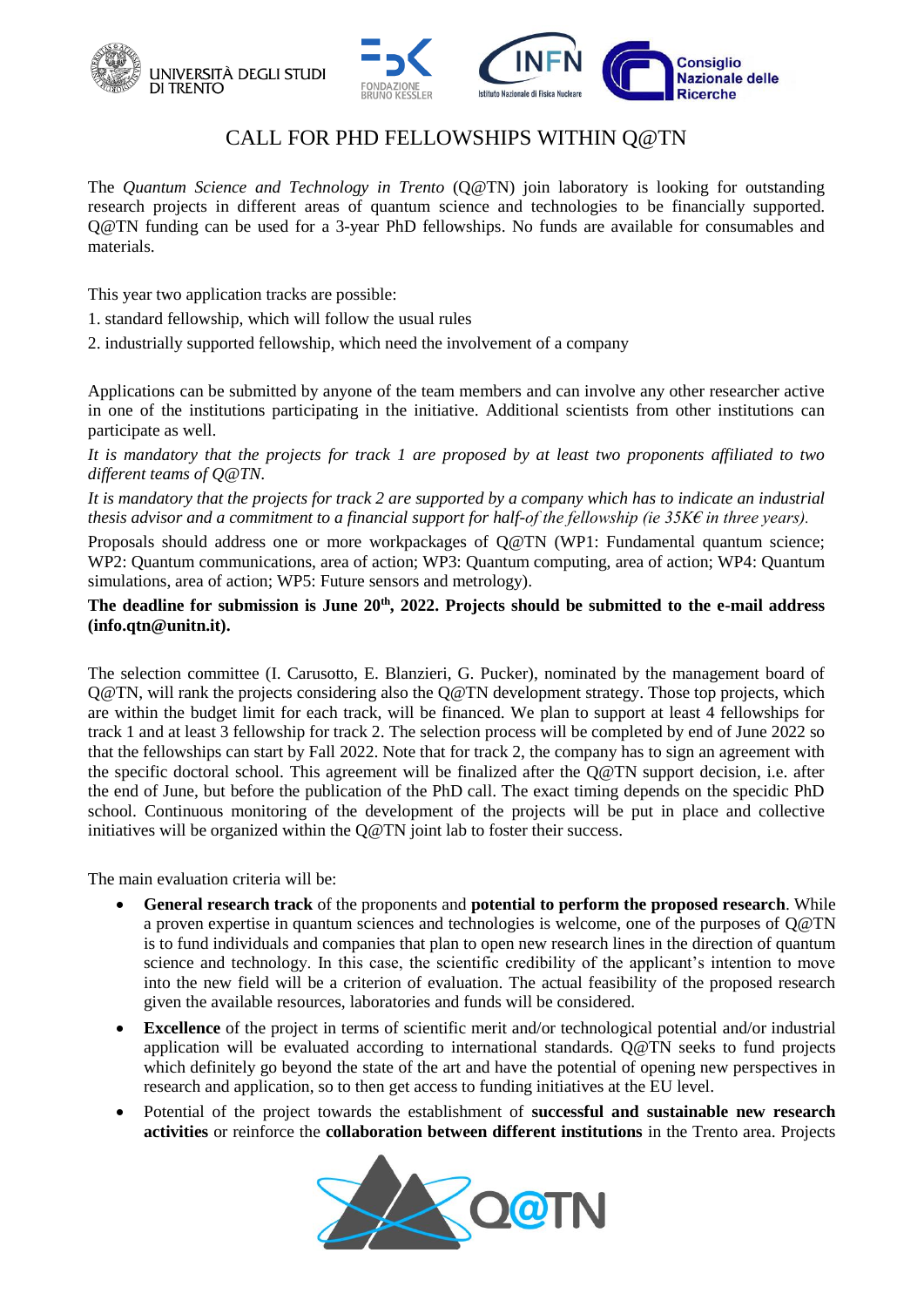



must therefore involve several teams and the actual strength of the synergy will be a criterion for evaluation. The new [Q@TN](mailto:Q@TN) personnel is expected to interlace the existing teams by strengthening new interdisciplinary research activities.

PhDs hired within this call have to participate to the Trans-Disciplinary Program in Quantum Science and Technologies (TPQST).

Those who need more details or wish to discuss potential applications can send an email to info [info.qtn@unitn.it](mailto:info.qtn@unitn.it) to fix a meeting with the Q@TN director or with anyone of the management board.

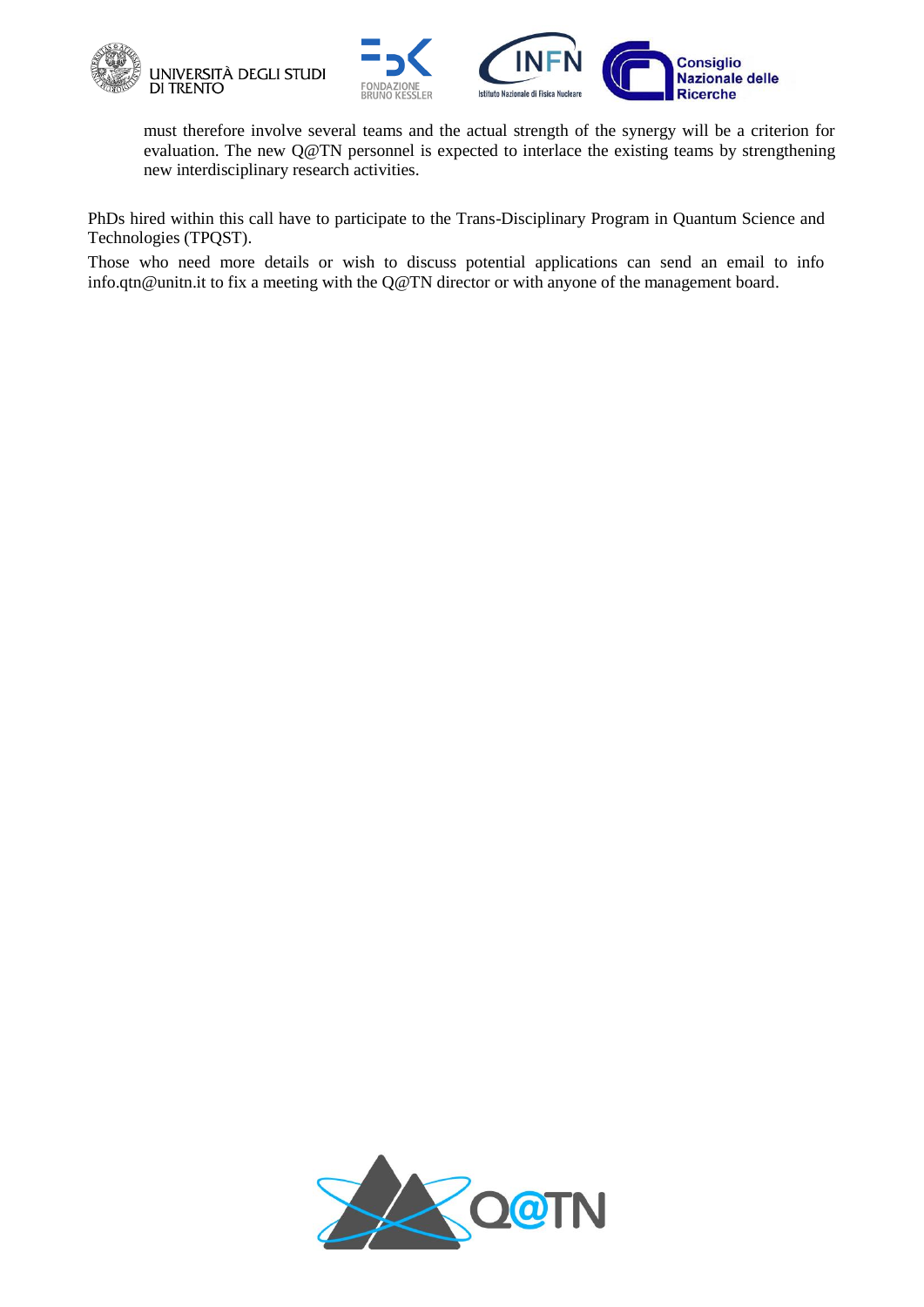



## Q@TN *- Quantum Science and Technology in Trento* **APPLICATION FORM** *for PhD or postdoctoral fellowship*

- **1. Project title:** \_\_\_\_\_\_\_\_\_\_\_\_\_\_\_\_\_\_\_\_\_\_\_\_\_\_\_\_\_\_\_\_\_\_\_\_\_\_\_\_\_\_\_\_\_\_\_\_\_\_\_\_\_\_\_\_\_\_\_\_\_\_\_\_\_\_\_\_\_\_\_\_\_
- **2. Keywords:** \_\_\_\_\_\_\_\_\_\_\_\_\_\_\_\_\_\_\_\_\_\_\_\_\_\_\_\_\_\_\_\_\_\_\_\_\_\_\_\_\_\_\_\_\_\_\_\_\_\_\_\_\_\_\_\_\_\_\_\_\_\_\_\_\_\_\_\_\_\_\_\_\_\_

#### **3. Type of position requested:**

□ PhD student

#### **4. Track:**

- $\Box$  Track 1: standard fellowship
- $\Box$  Track 2: industrial fellowship

### **6. Doctoral school:**

- **Mathematics**
- **Physics**
- Information Engineering and Computer Science
- $\Box$  Civil, Environmental and Mechanical Engineering
- Materials, Mechatronics and Systems Engineering
- $\Box$  Other:

**7. Proponents** (at least two researchers affiliated to different teams for track 1, one proponent from Q@TN and one company for track 2)**:** 

For each proponent provide name, surname, qualification, affiliation, a list of recent funded projects, a list of 5 recent publications related to the project <sup>(1)</sup>, and a full CV. For companies provide information on the company and the name, role, seniority, competence of the proposed industrial advisor. A letter of commitment by the company to support the cost of half of the fellowship should be added.

#### **8.** The project is relevant for the following  $Q@TN$  work-package(s)  $^{(2)}$ :

- □ WP1: Fundamental quantum science, area of action
- $\Box$  WP2: Quantum communications, area of action
- WP3: Quantum computing, area of action\_\_\_\_\_\_\_\_\_\_\_\_\_\_\_\_\_\_\_\_\_\_\_\_\_\_\_\_\_
- $\Box$  WP4: Quantum simulations, area of action
- $\Box$  WP5: Future sensors and metrology, area of action

#### **9. Description of the project**

Activities, objectives, deliverables, estimated total cost, available resources to sustain the activity, etc. (max two pages in Times New Roman 11, excluding references)

#### **10. Interdisciplinary aspects**

Teams involved, interdisciplinary competences, role of the requested position for strengthening new cooperations within Q@TN (max one page)

#### **11. Relevance of the project for quantum science and technology**

Significance of the project objectives for the advances of quantum science and technology in a broad sense, at the national and international level. Perspectives for a future development of the activity (max one page).